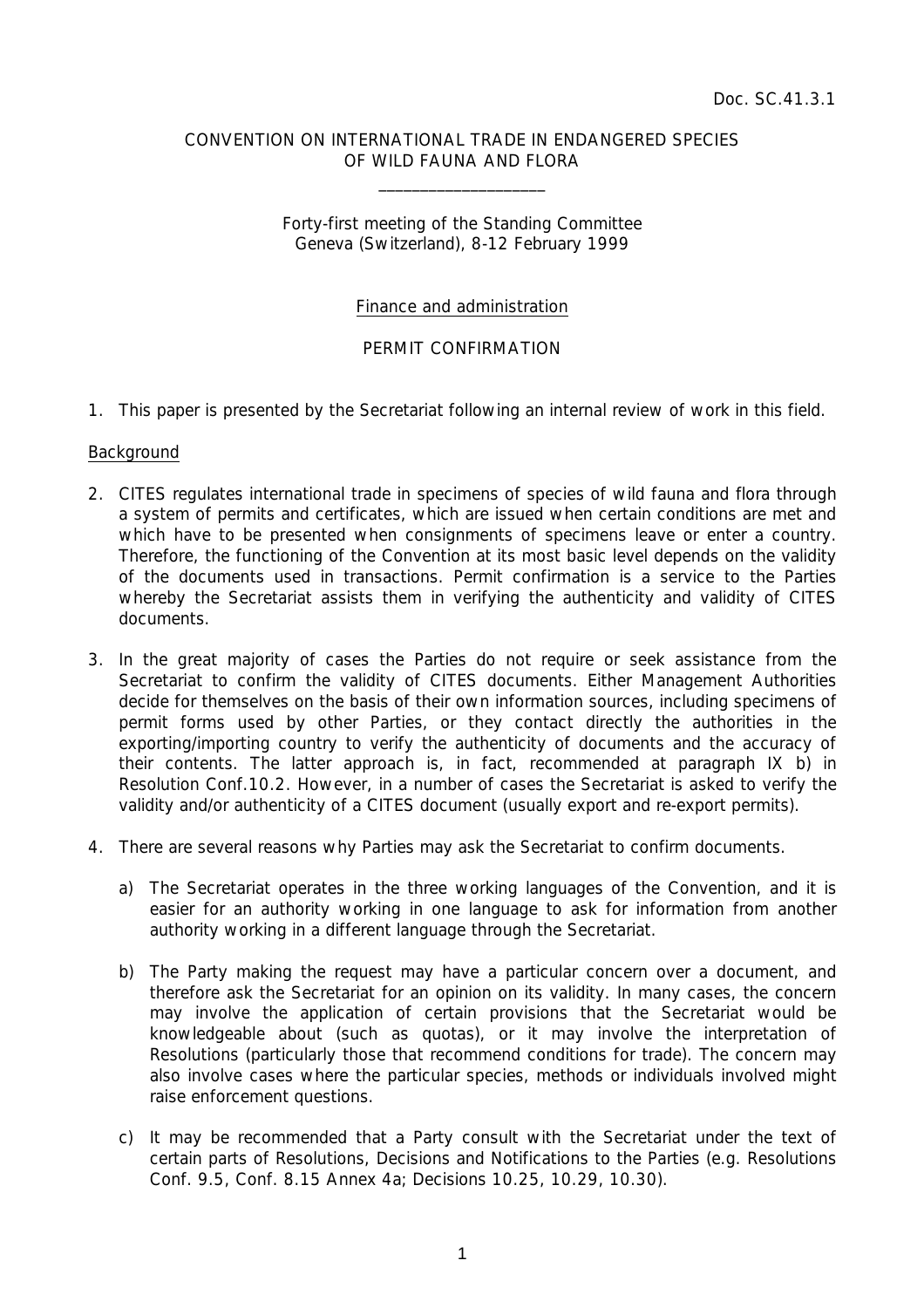- d) A Party may need access to information held by the Secretariat. A number of Resolutions require or recommend that Parties send certain information to the Secretariat, such as details of authorized signatures, stricter domestic measures, legal exporters (e.g. Resolutions Conf. 10.2 and Conf. 10.12b).
- e) A Party may routinely ask for the Secretariat's assistance in confirming many or all documents presented to it. There may be such a requirement in its national legislation.
- 5. It must be noted, however, that permit confirmation by the Secretariat in no way alters, diminishes or replaces the responsibilities or obligations of the Parties specified in the Convention. It is still the responsibility of a Management Authority before issuing a permit to ensure that the conditions laid down by the Convention are met (as well as recommendations in Resolutions, to the extent possible). It is still the sole responsibility of a Management Authority to decide whether or not to accept a permit issued by another Management Authority. The Secretariat takes no decision on behalf of a Party or authority but rather provides its recommendation based on information available to it.

## Practical aspects of permit confirmation

- 6. Parties usually submit a request for verification to the Secretariat by fax. The request will normally include a copy of the document that is to be verified. The staff assigned to permit confirmation duties will examine the document and determine whether it appears valid according to the provisions and Resolutions of the Convention and whether any conditions laid down in these have been met. The form and its authorizing signature are compared with the samples kept by the Secretariat. Other information, such as quotas, may be verified also. If the issuing country has already sent a copy of the permit to the Secretariat, it is compared to the faxed document to ensure a perfect match.
- 7. If there is a need for further information, the Secretariat will request from the issuing authority a faxed copy of the document, to verify the authenticity of the document, and/or additional information on the specimens concerned, for instance to verify the source of the specimens, e.g. captive-bred. In such cases, the Party that initiated the request is informed by fax that a request has been made to the issuing authority for additional information and that a response will be forthcoming.
- 8. In some instances the requesting Party asks that specific information on the document be verified by the Secretariat, such as the source of captive-bred specimens. In such cases the Secretariat formulates the request to the issuing authority, and passes on the reply accordingly.
- 9. In all cases, the details of the request, the permit and its contents, and all actions taken subsequently are entered into the Secretariat's permit confirmation database. The paperwork, along with a summarizing case sheet, is filed by its reference number. As of July 1998, in excess of 4200 permit confirmation requests/cases had been entered in the database.

# Use of the permit confirmation service of the Secretariat

- 10. Permit confirmation is time and labour intensive. During 1997, only 32 Parties chose to make use of this service. That number fell to 27 in the period January to July 1998.
- 11. In 1997, France, Italy, Japan, Portugal and Spain accounted for 71 per cent of the confirmation requests. Requests from Italy and Japan represented 49 per cent of the total. In the period January to July 1998, Belgium, Italy, Japan, Portugal and Spain accounted for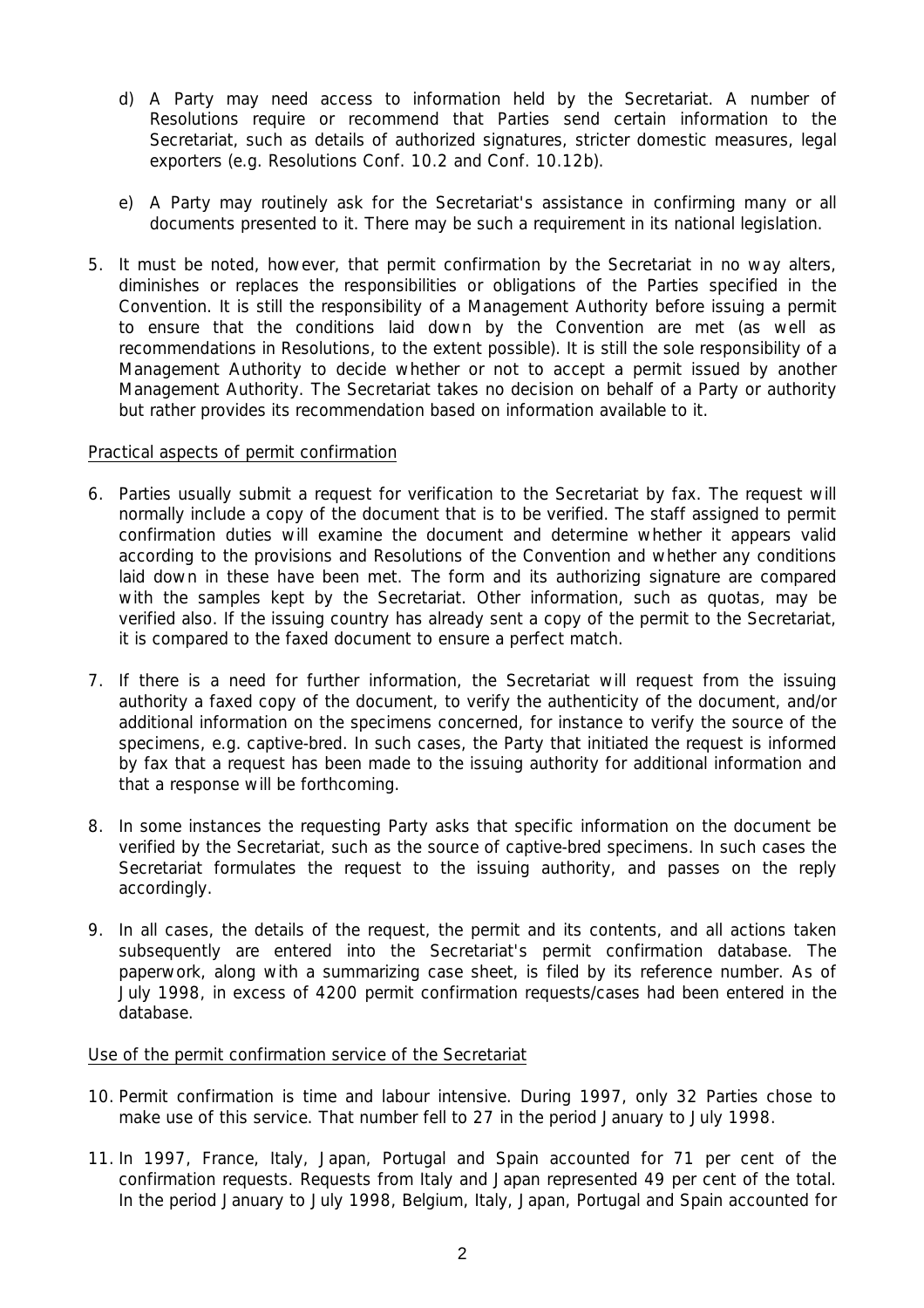82 per cent of the confirmation requests. Requests from Italy and Japan represented 60 per cent of the total.

- 12. It should be noted that all these Parties have adopted stricter domestic measures that involve the issuance of import permits for Appendix II species. Some of these Parties routinely appear to seek permit confirmation services from the Secretariat before issuing import permits.
- 13. Many Parties that have similar domestic measures do not, however, seek the same service. For example, in 1998, up to July, Italy and Japan had submitted 467 and 418 requests respectively. In comparison, Germany, Switzerland, the United Kingdom and the United States (all with similar domestic measures and all significant trading States) had made, respectively, 6, 15, 37 and 5 confirmation requests to the Secretariat.
- 14. The numbers of the above requests that led to a recommendation for rejection were as follows:

| Italy                | 29  |
|----------------------|-----|
| Japan                | 64  |
| Germany              | Nil |
| United Kingdom       | 15  |
| <b>United States</b> | 4   |

#### Reasons for rejection

- 15. The Secretariat has tended to adopt a strict approach to permit confirmation and will recommend to requesting Parties that they reject permits and certificates that do not comply with Resolution Conf. 10.2. Issuing Parties that do not respond to requests from the Secretariat for further information within a period of 14 days are advised that a recommendation for rejection may be given to the enquirer as the Secretariat is committed to processing requests in a timely manner. The Secretariat, of course, also recommends rejection where there are reasonable grounds to suspect that illicit trade is being attempted.
- 16. The following are common grounds for recommendation of rejection:
	- a) permit or certificate has been altered and issuing authority has not endorsed the correction;
	- b) mistake relating to exporting country's quota for species in question;
	- c) pre-convention certificate gives no date of acquisition;
	- d) permit form and/or signature does not correspond to samples held by the Secretariat;
	- e) insufficient detail provided for species, source and/or prior exporting country;
	- f) species does not occur in country of export;
	- g) incorrect use of purpose or source codes creates doubt or confusion;
	- h) re-export certificate quotes a number of an export permit that does not relate to the specimen being shipped;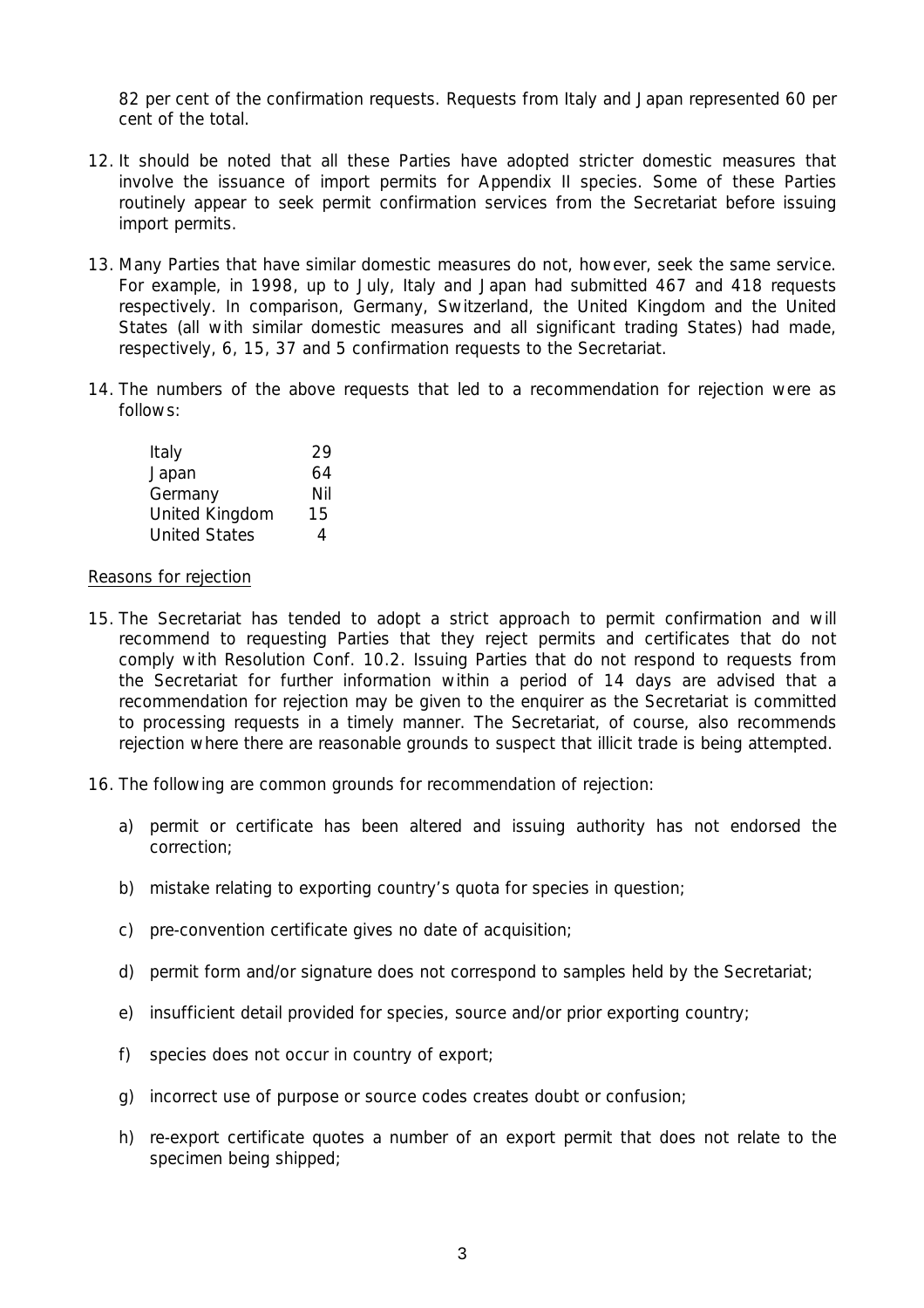- i) commercial trade in specimens of Appendix-I species (other than captive-bred or artificially propagated);
- j) captive-breeding or artificial propagation declarations do not comply with Resolution Conf. 10.16; or
- k) the permit/certificate itself appears fraudulent.

### **Observations**

- 17. Permit confirmation is an appropriate and relevant duty for the Secretariat to perform as a service to the Parties. However, the review raises a number of issues that the Secretariat believes brings in to question whether the service is being used in an efficient manner and whether a different approach should be taken to this subject.
- 18. The majority of Parties apparently see no need to seek permit confirmation advice from the Secretariat. It follows, then, that a minority of Parties is benefiting from the Secretariat's service.
- 19. The Secretariat, regrettably, has regularly to recommend rejection of permits or certificates because of what might be regarded as very basic mistakes by issuing authorities. A greater degree of care on the part of those authorities could eradicate these problems. The issuance of permits for species that do not occur in the country of export or for species that should not be traded commercially are, however, serious infractions of the Convention. It is apparent that several Parties require to exercise increased scrutiny of applications for permits and certificates with regard to these matters.
- 20. It is clear to the Secretariat that fraudulent applications are relatively common, and it believes these could be detected at an earlier stage if Management Authorities increased scrutiny.
- 21. Permit confirmation work by Secretariat staff identifies infractions of the Convention. The majority may be regarded as 'technical' in nature. The work also helps to detect examples of what appear to be illicit trade. Twenty-two per cent of the cases quoted in the review of alleged infractions prepared for the 10th meeting of the Conference of the Parties resulted from permit confirmation duties in the Secretariat.
- 22. It should be noted, however, that if Parties had not initially requested confirmation of the relevant permits the Secretariat would have had no opportunity to identify these incidents. The Secretariat presumes that individual Management Authorities are also detecting infractions through their own permit confirmation activities. If so, it receives very little information regarding that.
- 23. There is a statistically significant correlation between requests for permit confirmation emanating from specialized enforcement units and subsequent recommendations for rejection.
- 24. The number of 'technical' errors in permit and certificate issuance and control indicate a requirement for increased training in some Management Authorities, Scientific Authorities and Customs agencies.
- 25. Routine permit confirmation does not appear to be justified. However, Management Authorities who only seek confirmation from the Secretariat for permits and certificates